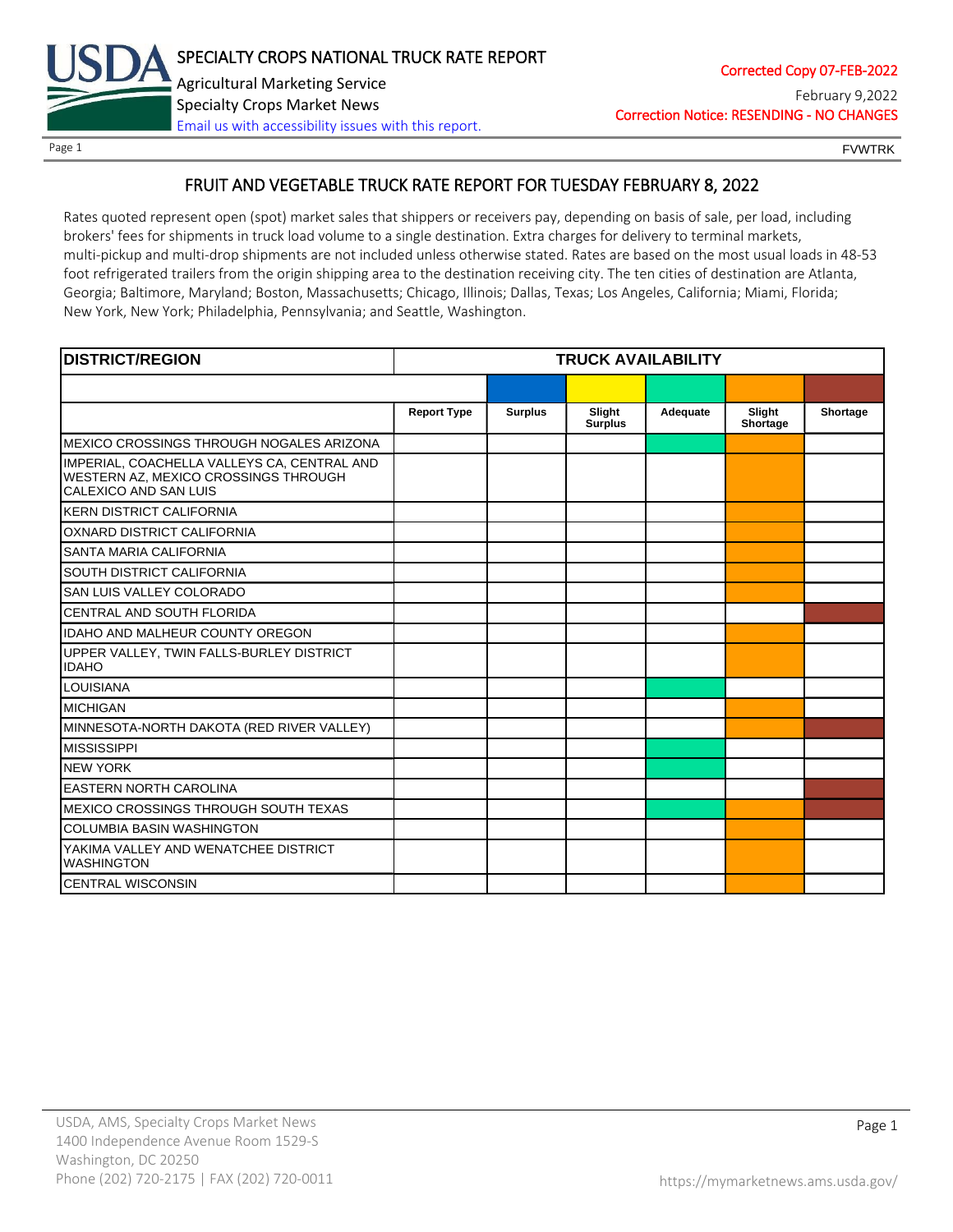

Correction Notice: RESENDING - NO CHANGES February 9,2022

Page 2 FOUNTRK CONTROL CONTROL CONTROL CONTROL CONTROL CONTROL CONTROL CONTROL CONTROL CONTROL CONTROL CONTROL CONTROL CONTROL CONTROL CONTROL CONTROL CONTROL CONTROL CONTROL CONTROL CONTROL CONTROL CONTROL CONTROL CONTROL

# PRICES FOR TUESDAY FEBRUARY 8, 2022

In areas where rates are based on package rates, per-load rates were derived by multiplying the package rate by the number of packages in the most usual load in a 48-53 foot trailer.

# PERCENTAGE OF CHANGE FROM TUESDAY FEBRUARY 1, 2022 SHOWN IN ()

## MEXICO CROSSINGS THROUGH NOGALES ARIZONA

### --BEANS, ROUND GREEN TYPE, CORN, SWEET, CUCUMBERS, EGGPLANT, GRAPEFRUIT, HONEYDEWS, ORANGES, SQUASH, TOMATILLOS, TOMATOES, TOMATOES, CHERRY, TOMATOES, GRAPE TYPE, TOMATOES, PLUM TYPE AND WATERMELONS

|                  |                 | RANGE      | <b>MOSTLY</b> |        |
|------------------|-----------------|------------|---------------|--------|
| Atlanta          | Slight Shortage | 6500-7500  | 6800-7000     | $(+2)$ |
| <b>Baltimore</b> | Adequate        | 8000-9300  | 8200-8500     | $(-3)$ |
| Boston           | Adequate        | 8700-10700 | 9100-9600     | $(-2)$ |
| Chicago          | Adequate        | 6100-7200  | 6500-6700     | $(-2)$ |
| Dallas           | Adequate        | 3600-4500  | 3800-4000     | $(-5)$ |
| Los Angeles      | Adequate        | 1600-2200  | 1800-2000     | (0)    |
| Miami            | Adequate        | 8000-9000  | 8300-8500     | $(-3)$ |
| New York         | Adequate        | 8300-10000 | 8700-9200     | (-2)   |
| Philadelphia     | Adequate        | 8300-9600  | 8500-8800     | (-3)   |

IMPERIAL, COACHELLA VALLEYS CA, CENTRAL AND WESTERN AZ, MEXICO CROSSINGS THROUGH CALEXICO AND SAN LUIS

### --ANISE, BOK CHOY, BROCCOLI, CABBAGE/ FRESH CUT, CAULIFLOWER, CELERY, CHINESE CABBAGE, CILANTRO, ENDIVE, ESCAROLE, GREENS, KALE, LEEKS, LETTUCE, GREEN LEAF, LETTUCE, ICEBERG, LETTUCE, RED LEAF, LETTUCE, ROMAINE, PARSLEY AND SPINACH

|             |                 | RANGE      | <b>MOSTLY</b> |        |
|-------------|-----------------|------------|---------------|--------|
| Atlanta     | Slight Shortage | 8100-9100  | 8200-9000     | (-3)   |
| Baltimore   | Slight Shortage | 8500-10600 | 9300-10300    | (-3)   |
| Chicago     | Slight Shortage | 6300-8900  | 7500-8400     | $(-4)$ |
| Dallas      | Slight Shortage | 6500-8100  | 6700-7700     | $(-4)$ |
| Los Angeles | Slight Shortage | 1300-1800  | 1400-1700     | (-6)   |
| New York    | Slight Shortage | 8900-10900 | 9700-10700    | $(-3)$ |
| Seattle     | Slight Shortage | 4100-5100  | 4400-5100     | $(-2)$ |

# KERN DISTRICT CALIFORNIA

# --CARROTS AND GRAPES

|           |                 | RANGE      | <b>MOSTLY</b> |        |
|-----------|-----------------|------------|---------------|--------|
| Atlanta   | Slight Shortage | 8200-9100  |               | (-3)   |
| Baltimore | Slight Shortage | 8700-10800 | 9300-10300    | (-3)   |
| Boston    | Slight Shortage | 9400-11500 | 10400-11400   | (-3)   |
| Chicago   | Slight Shortage | 6200-9100  | 7700-8600     | $(-4)$ |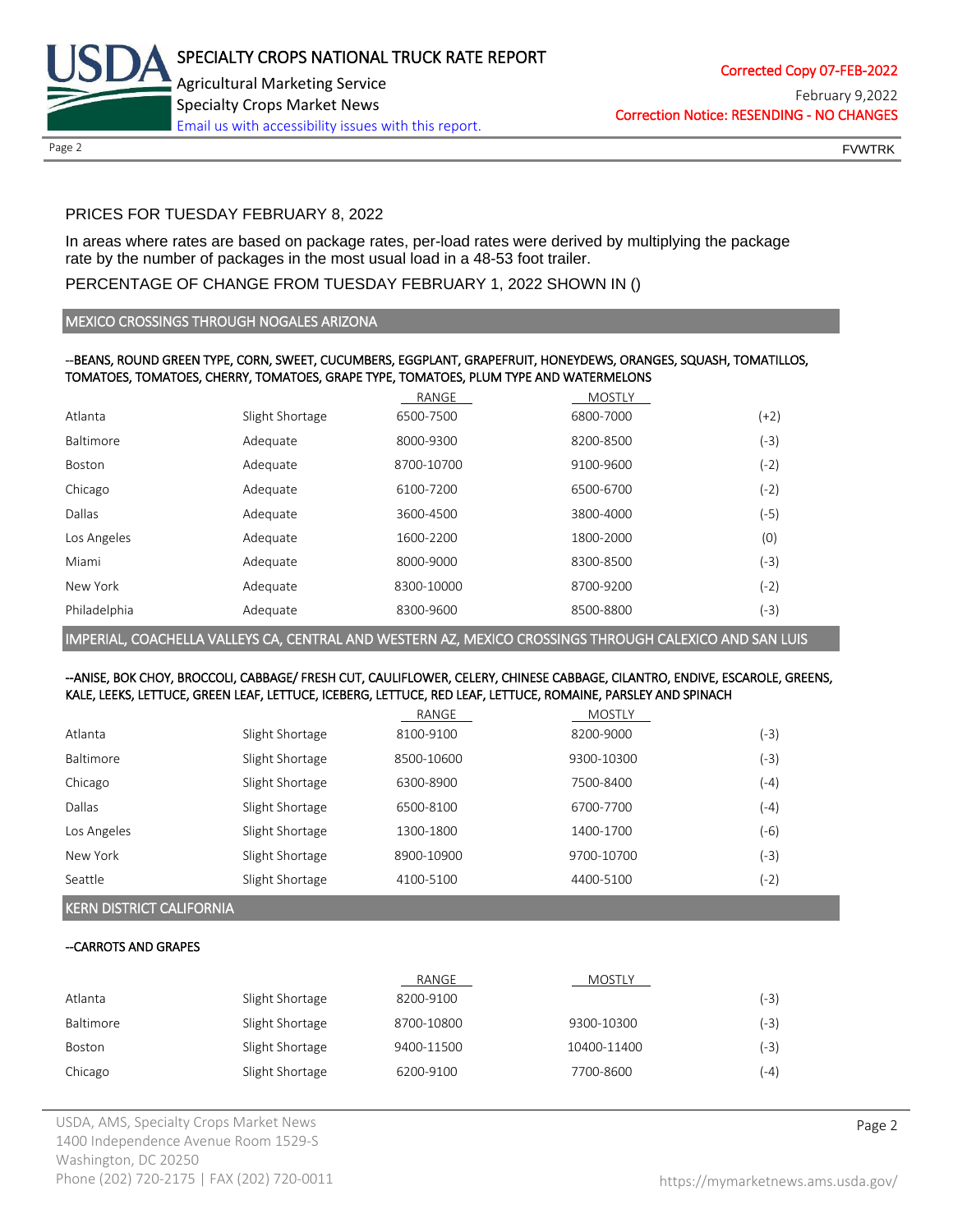

Corrected Copy 07-FEB-2022

Agricultural Marketing Service Specialty Crops Market News

[Email us with accessibility issues with this report.](mailto:mars@ams.usda.gov?subject=508%20Inquiry/Report)

Correction Notice: RESENDING - NO CHANGES February 9,2022

| Page 3                              |                                                                                                |            |               |         | <b>FVWTRK</b> |
|-------------------------------------|------------------------------------------------------------------------------------------------|------------|---------------|---------|---------------|
| Dallas                              | Slight Shortage                                                                                | 6500-8100  | 6700-7700     | $(-4)$  |               |
| <b>OXNARD DISTRICT CALIFORNIA</b>   |                                                                                                |            |               |         |               |
|                                     | --ARTICHOKES, CABBAGE/ FRESH CUT, CELERY, CILANTRO, GREENS, KALE, LETTUCE, ROMAINE AND PARSLEY |            |               |         |               |
|                                     |                                                                                                | RANGE      | <b>MOSTLY</b> |         |               |
| Atlanta                             | Slight Shortage                                                                                | 8300-9100  |               | $(-3)$  |               |
| Baltimore                           | Slight Shortage                                                                                | 8700-10900 | 9500-10500    | $(-3)$  |               |
| Chicago                             | Slight Shortage                                                                                | 6300-8900  | 7700-8600     | $(-4)$  |               |
| Dallas                              | Slight Shortage                                                                                | 6900-8100  | 6900-7900     | $(-4)$  |               |
| Los Angeles                         | Slight Shortage                                                                                | 1300-1800  | 1500-1800     | $(-11)$ |               |
| Philadelphia                        | Slight Shortage                                                                                | 8700-10700 | 9500-10500    | $(-3)$  |               |
| SANTA MARIA CALIFORNIA              |                                                                                                |            |               |         |               |
| -- BROCCOLI, CAULIFLOWER AND CELERY |                                                                                                |            |               |         |               |
|                                     |                                                                                                | RANGE      | <b>MOSTLY</b> |         |               |
| Baltimore                           | Slight Shortage                                                                                | 8700-10800 | 9500-10500    | $(-3)$  |               |
| Boston                              | Slight Shortage                                                                                | 9400-11400 | 10400-11400   | $(-3)$  |               |
| Chicago                             | Slight Shortage                                                                                | 6200-9100  | 7700-8600     | $(-4)$  |               |
| Dallas                              | Slight Shortage                                                                                | 6700-8300  | 6900-7900     | $(-4)$  |               |
| New York                            | Slight Shortage                                                                                | 9100-11100 | 9700-10700    | $(-3)$  |               |
| Philadelphia                        | Slight Shortage                                                                                | 8900-10800 | 9500-10500    | $(-3)$  |               |
| SOUTH DISTRICT CALIFORNIA           |                                                                                                |            |               |         |               |
|                                     | --AVOCADOS, LEMONS, ORANGES AND TANGELOS                                                       |            |               |         |               |
|                                     |                                                                                                | RANGE      | <b>MOSTLY</b> |         |               |
| Atlanta                             | Slight Shortage                                                                                | 8000-9100  |               | $(-4)$  |               |
| Baltimore                           | Slight Shortage                                                                                | 8800-10500 | 9400-10400    | $(-2)$  |               |
| Boston                              | Slight Shortage                                                                                | 9800-11600 | 10000-11000   | $(-3)$  |               |
| Chicago                             | Slight Shortage                                                                                | 7600-8800  | 7800-8500     | $(-5)$  |               |
| Dallas                              | Slight Shortage                                                                                | 7100-8100  | 7300-7900     | $(-4)$  |               |
| Miami                               | Slight Shortage                                                                                | 9800-11200 | 10400-11100   | $(-1)$  |               |
| New York                            | Slight Shortage                                                                                | 9400-11100 | 9700-10700    | $(-3)$  |               |
| Philadelphia                        | Slight Shortage                                                                                | 9000-10800 | 9400-10400    | $(-2)$  |               |
| Seattle                             | Slight Shortage                                                                                | 5000-6600  | 5500-6100     | $(-2)$  |               |
| SAN LUIS VALLEY COLORADO            |                                                                                                |            |               |         |               |
| -- POTATOES                         |                                                                                                |            |               |         |               |
|                                     |                                                                                                | RANGE      | <b>MOSTLY</b> |         |               |
| Atlanta                             | Slight Shortage                                                                                | 3600-3825  |               | (0)     |               |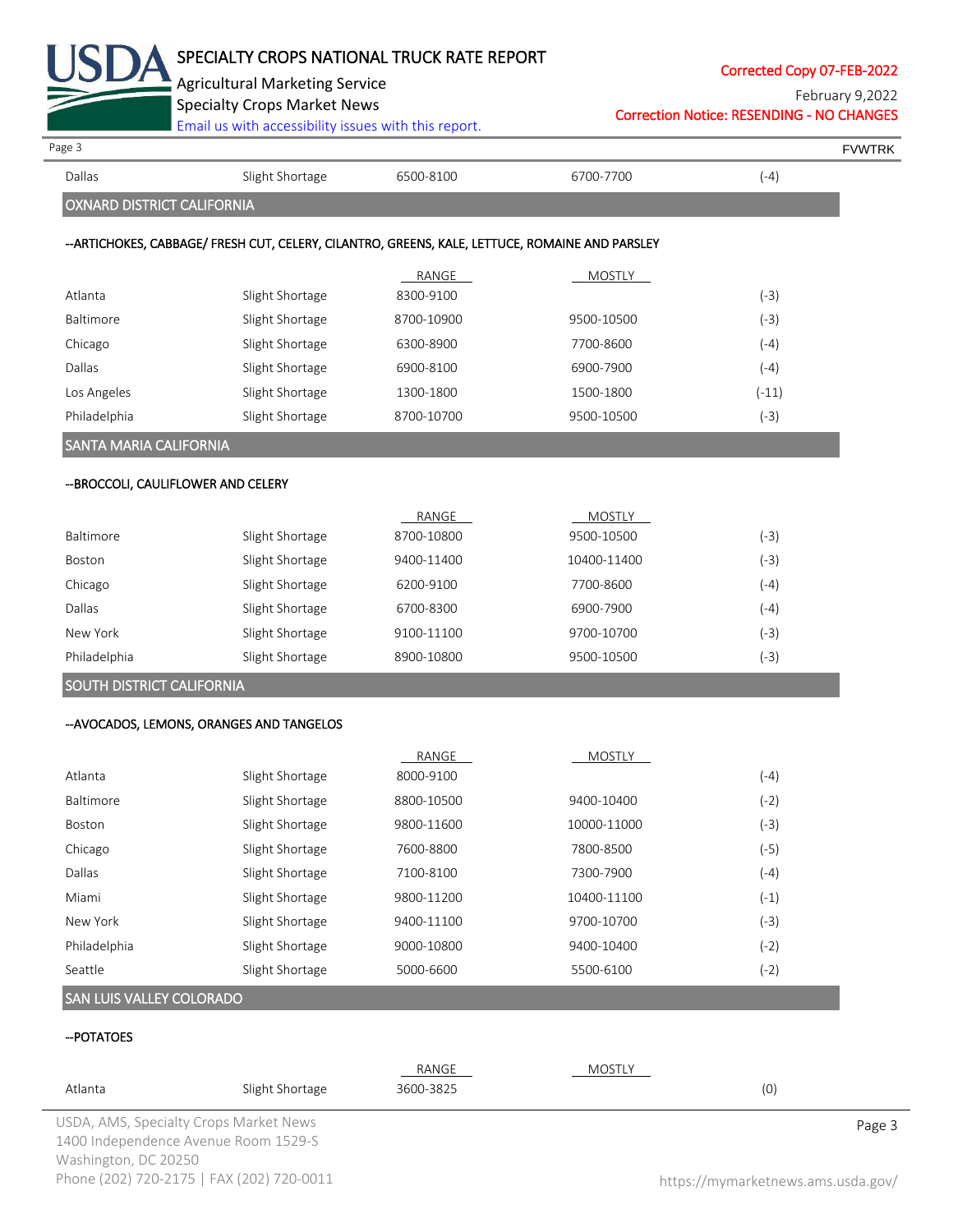

Corrected Copy 07-FEB-2022

Agricultural Marketing Service Specialty Crops Market News

[Email us with accessibility issues with this report.](mailto:mars@ams.usda.gov?subject=508%20Inquiry/Report)

Correction Notice: RESENDING - NO CHANGES February 9,2022

| Page 4        |                 |           | <b>FVWTRK</b> |
|---------------|-----------------|-----------|---------------|
| Baltimore     | Slight Shortage | 5625-6075 | (0)           |
| Boston        | Slight Shortage | 5850-5975 | (0)           |
| <b>Dallas</b> | Slight Shortage | 2250-2475 | (0)           |
| New York      | Slight Shortage | 5850-6300 | (0)           |
| Philadelphia  | Slight Shortage | 5850-6300 | (0)           |

## CENTRAL AND SOUTH FLORIDA

### --BEANS, CABBAGE, CORN, SWEET, CUCUMBERS, EGGPLANT, ENDIVE, ESCAROLE, OKRA, PEPPERS, BELL TYPE, PEPPERS, OTHER, RADISHES, SQUASH, YELLOW STRAIGHTNECK, SQUASH, ZUCCHINI, STRAWBERRIES, TOMATOES, CHERRY, TOMATOES, GRAPE TYPE AND TOMATOES, PLUM TYPE

|                                        |          | RANGE     | MOSTLY    |         |  |
|----------------------------------------|----------|-----------|-----------|---------|--|
| Atlanta                                | Shortage | 1500-2000 | 1800-2000 | $(+19)$ |  |
| Baltimore                              | Shortage | 3500-3600 |           | (0)     |  |
| Boston                                 | Shortage | 5000-5500 |           | $(+7)$  |  |
| Chicago                                | Shortage | 2800-3100 |           | (0)     |  |
| New York                               | Shortage | 4000-4800 |           | (-5)    |  |
| Philadelphia                           | Shortage | 3800-4000 |           | (0)     |  |
| <b>IDAHO AND MALHEUR COUNTY OREGON</b> |          |           |           |         |  |

| --Onions, Dry |  |
|---------------|--|
|---------------|--|

|              |                 | RANGE       | <b>MOSTLY</b> |     |
|--------------|-----------------|-------------|---------------|-----|
| Atlanta      | Slight Shortage | 8000-8500   |               | (0) |
| Baltimore    | Slight Shortage | 9000-9500   |               | (0) |
| Boston       | Slight Shortage | 10200-12000 |               | (0) |
| Chicago      | Slight Shortage | 6300-7000   |               | (0) |
| Dallas       | Slight Shortage | 6300-7000   |               | (0) |
| Los Angeles  | Slight Shortage | 2975-3400   |               | (0) |
| Miami        | Slight Shortage | 11475-13000 |               | (0) |
| New York     | Slight Shortage | 10500-11263 |               | (0) |
| Philadelphia | Slight Shortage | 9000-9500   |               | (0) |

### UPPER VALLEY, TWIN FALLS-BURLEY DISTRICT IDAHO

# --POTATOES

|             |                 | RANGE      | MOSTLY      |     |
|-------------|-----------------|------------|-------------|-----|
| Atlanta     | Slight Shortage | 7000-8500  |             | (0) |
| Baltimore   | Slight Shortage | 8075-9500  |             | (0) |
| Boston      | Slight Shortage | 9500-12500 | 10000-10500 | (0) |
| Chicago     | Slight Shortage | 6200-7000  |             | (0) |
| Dallas      | Slight Shortage | 5000-7000  | 5800-6000   | (0) |
| Los Angeles | Slight Shortage | 2800-3800  |             | (0) |

USDA, AMS, Specialty Crops Market News **Page 4** 1400 Independence Avenue Room 1529-S Washington, DC 20250 Phone (202) 720-2175 | FAX (202) 720-0011 <https://mymarketnews.ams.usda.gov/>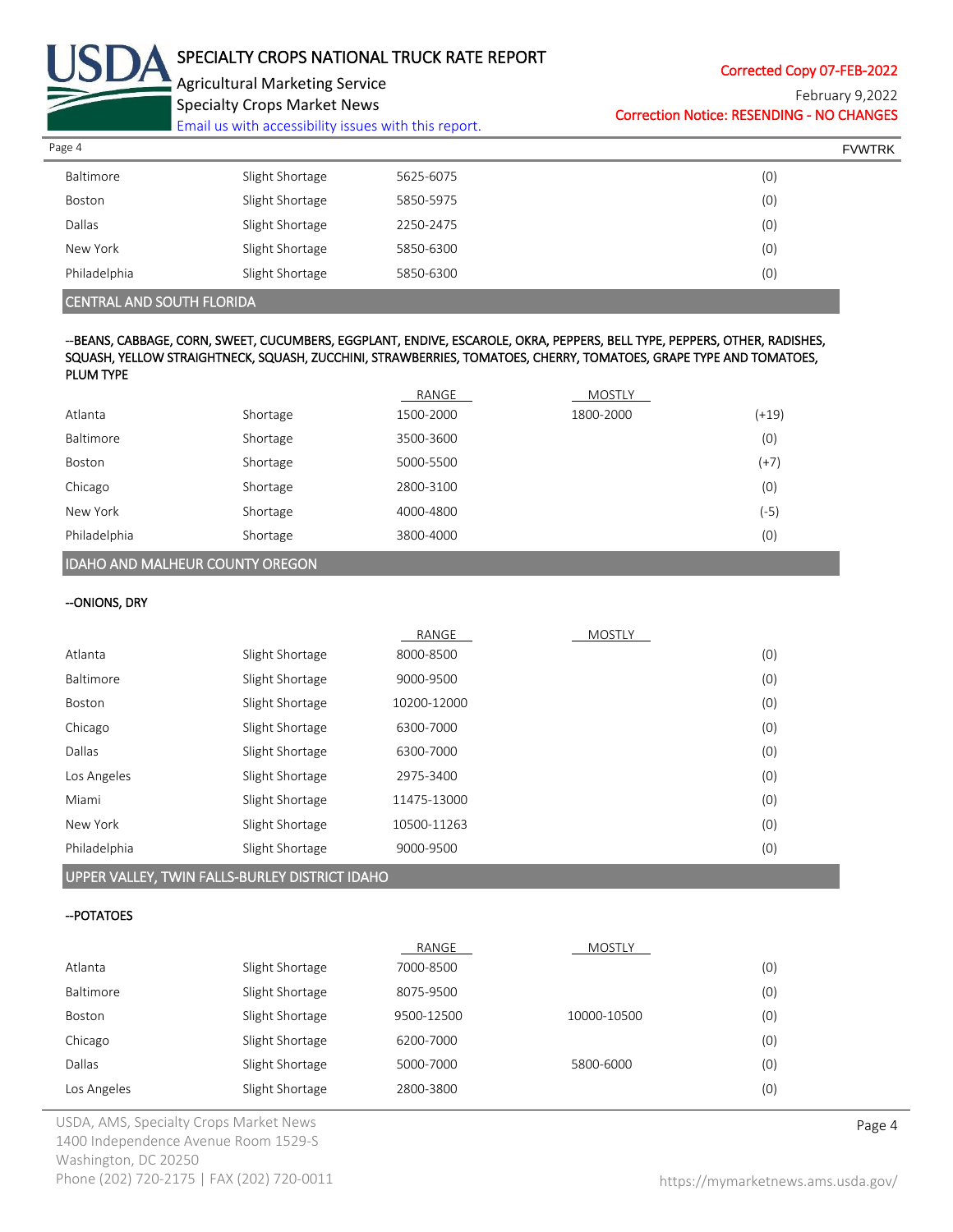|                 | Corrected Copy 07-FEB-2022                       |               | SPECIALTY CROPS NATIONAL TRUCK RATE REPORT | <b>Agricultural Marketing Service</b>                        |                        |
|-----------------|--------------------------------------------------|---------------|--------------------------------------------|--------------------------------------------------------------|------------------------|
| February 9,2022 | <b>Correction Notice: RESENDING - NO CHANGES</b> |               |                                            | <b>Specialty Crops Market News</b>                           |                        |
|                 |                                                  |               |                                            | Email us with accessibility issues with this report.         |                        |
| <b>FVWTRK</b>   |                                                  |               |                                            |                                                              | Page 5                 |
|                 | (0)                                              | 10000-10500   | 10000-12000                                | Slight Shortage                                              | Miami                  |
|                 | (0)                                              |               | 9500-10000                                 | Slight Shortage                                              | New York               |
|                 | (0)                                              |               | 9000-9500                                  | Slight Shortage                                              | Philadelphia           |
|                 |                                                  |               |                                            |                                                              | <b>LOUISIANA</b>       |
|                 |                                                  |               |                                            |                                                              | -- SWEET POTATOES      |
|                 |                                                  | <b>MOSTLY</b> | RANGE                                      |                                                              |                        |
|                 | (0)                                              | 5600-6000     | 5400-6000                                  | Adequate                                                     | Boston                 |
|                 | (0)                                              | 5400-5800     | 5200-6000                                  | Adequate                                                     | New York               |
|                 |                                                  |               |                                            |                                                              | <b>MICHIGAN</b>        |
|                 |                                                  |               |                                            |                                                              | -- APPLES AND POTATOES |
|                 |                                                  | MOSTLY        | RANGE                                      |                                                              |                        |
|                 | (0)                                              |               | 3800-4200                                  | Slight Shortage                                              | Atlanta                |
|                 | (0)                                              |               | 3300-3500                                  | Slight Shortage                                              | Baltimore              |
|                 | (0)                                              |               | 1200-1300                                  | Slight Shortage                                              | Chicago                |
|                 | (0)                                              |               | 3500-3700                                  | Slight Shortage                                              | Dallas                 |
|                 | (0)                                              |               | 4000-4200                                  | Slight Shortage                                              | New York               |
|                 | (0)                                              |               | 3800-4100                                  | Slight Shortage<br>MINNESOTA-NORTH DAKOTA (RED RIVER VALLEY) | Philadelphia           |
|                 |                                                  |               |                                            |                                                              | -- POTATOES            |
|                 |                                                  | <b>MOSTLY</b> | RANGE                                      |                                                              |                        |
|                 | (0)                                              |               | 6020-7740                                  | Slight Shortage                                              | Atlanta                |
|                 | (0)                                              |               | 7095-9245                                  | Shortage                                                     | Baltimore              |
|                 | (0)                                              |               | 5805-8493                                  | Shortage                                                     | Boston                 |
|                 | (0)                                              |               | 3010-4300                                  | Slight Shortage                                              | Chicago                |
|                 | (0)                                              |               | 4193-6020                                  | Slight Shortage                                              | Dallas                 |
|                 | (0)                                              |               | 7310-11000                                 | Shortage                                                     | Miami                  |
|                 | (0)                                              | 6020-7740     | 5375-8170                                  | Shortage                                                     | Philadelphia           |
|                 |                                                  |               |                                            |                                                              | <b>MISSISSIPPI</b>     |
|                 |                                                  |               |                                            |                                                              | --SWEET POTATOES       |
|                 |                                                  | <b>MOSTLY</b> | RANGE                                      |                                                              | Atlanta                |
|                 |                                                  |               |                                            |                                                              | Chicago                |
|                 | (0)<br>(0)                                       | 2000-2600     | 1600-1800<br>1800-2600                     | Adequate<br>Adequate                                         |                        |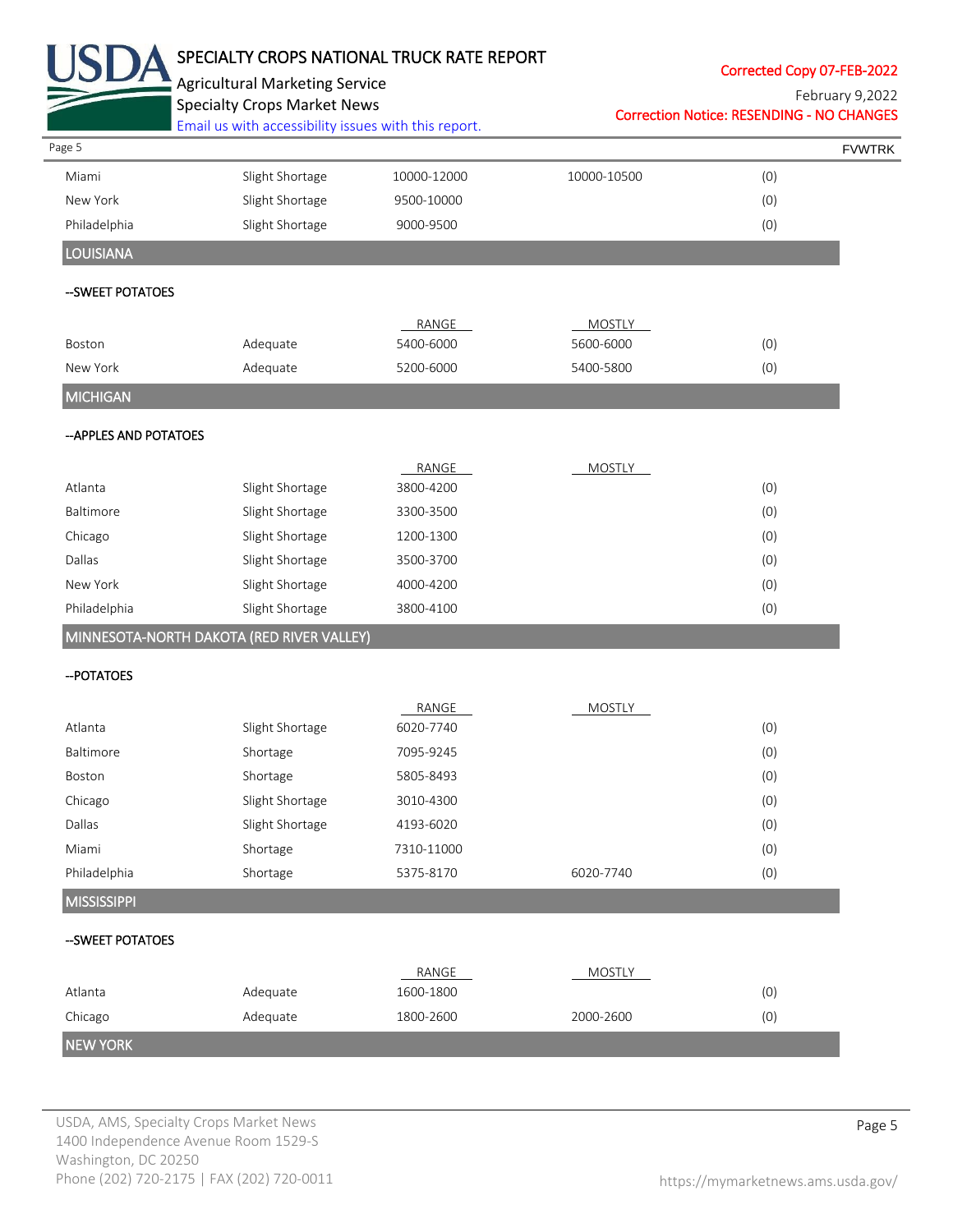

Corrected Copy 07-FEB-2022

Agricultural Marketing Service

Specialty Crops Market News

[Email us with accessibility issues with this report.](mailto:mars@ams.usda.gov?subject=508%20Inquiry/Report)

Correction Notice: RESENDING - NO CHANGES February 9,2022

Page 6 FVWTRK

 $-$ ADDIES

| — ni i LLJ       |          |           |           |         |
|------------------|----------|-----------|-----------|---------|
|                  |          | RANGE     | MOSTLY    |         |
| Atlanta          | Adequate | 4400-6000 | 4400-4800 | $(-16)$ |
| <b>Baltimore</b> | Adequate | 2000-5000 | 2200-3000 | $(-42)$ |
| Boston           | Adequate | 2000-4500 | 3500-4000 | $(-17)$ |
| Miami            | Adequate | 4500-5800 | 5300-5800 | $(-15)$ |
| New York         | Adequate | 1800-4000 | 3000-3500 | (-7)    |
| Philadelphia     | Adequate | 2000-5000 | 2000-2500 | (-50)   |

## EASTERN NORTH CAROLINA

### --SWEET POTATOES

|                                             |          | RANGE     | <b>MOSTLY</b> |     |
|---------------------------------------------|----------|-----------|---------------|-----|
| Atlanta                                     | Shortage | 2500-2500 |               | (0) |
| <b>Baltimore</b>                            | Shortage | 2000-2500 |               | (0) |
| Boston                                      | Shortage | 3500-4000 |               | (0) |
| Chicago                                     | Shortage | 4500-4500 |               | (0) |
| Miami                                       | Shortage | 3000-3000 |               | (0) |
| New York                                    | Shortage | 2800-3000 |               | (0) |
| Philadelphia                                | Shortage | 2200-2500 |               | (0) |
| <b>MEXICO CROSSINGS THROUGH SOUTH TEXAS</b> |          |           |               |     |

### --BROCCOLI, CARROTS, CHAYOTE, CILANTRO, CUCUMBERS, GRAPEFRUIT, LIMES, MANGOES, ORANGES, PAPAYA, PEPPERS, ANAHEIM, PEPPERS, BELL TYPE, PEPPERS, HABANERO, PEPPERS, JALAPENO, PEPPERS, POBLANO, PEPPERS, SERRANO, PINEAPPLES, TOMATILLOS, TOMATOES, TOMATOES, GRAPE TYPE, TOMATOES, PLUM TYPE AND WATERMELONS

|                                  |                 | RANGE     | <b>MOSTLY</b> |        |
|----------------------------------|-----------------|-----------|---------------|--------|
| Atlanta                          | Adequate        | 3800-5000 | 4200-4600     | (-5)   |
| <b>Baltimore</b>                 | Slight Shortage | 7200-8000 | 7500-7700     | (0)    |
| Boston                           | Slight Shortage | 8800-9500 | 8800-9200     | $(+8)$ |
| Chicago                          | Adequate        | 4800-5800 | 4800-5200     | (+5)   |
| Dallas                           | Adequate        | 2000-2500 | 2000-2200     | $(+2)$ |
| Los Angeles                      | Adequate        | 3500-4200 | 3800-4000     | (0)    |
| Miami                            | Slight Shortage | 5400-6000 | 5400-5600     | $(+4)$ |
| New York                         | Shortage        | 8500-9500 | 8500-9000     | (+1)   |
| Philadelphia                     | Slight Shortage | 7000-8200 | 7000-7800     | (-5)   |
| Seattle                          | Adequate        | 8400-9000 | 8500-8700     | (0)    |
| <b>COLUMBIA BASIN WASHINGTON</b> |                 |           |               |        |

# --ONIONS, DRY AND POTATOES

|                                           |                                        | RANGE      | MOSTLY |                                    |
|-------------------------------------------|----------------------------------------|------------|--------|------------------------------------|
| Atlanta                                   | Slight Shortage                        | 9700-11500 |        | (0)                                |
|                                           | USDA, AMS, Specialty Crops Market News |            |        | Page 6                             |
|                                           | 1400 Independence Avenue Room 1529-S   |            |        |                                    |
| Washington, DC 20250                      |                                        |            |        |                                    |
| Phone (202) 720-2175   FAX (202) 720-0011 |                                        |            |        | https://mymarketnews.ams.usda.gov/ |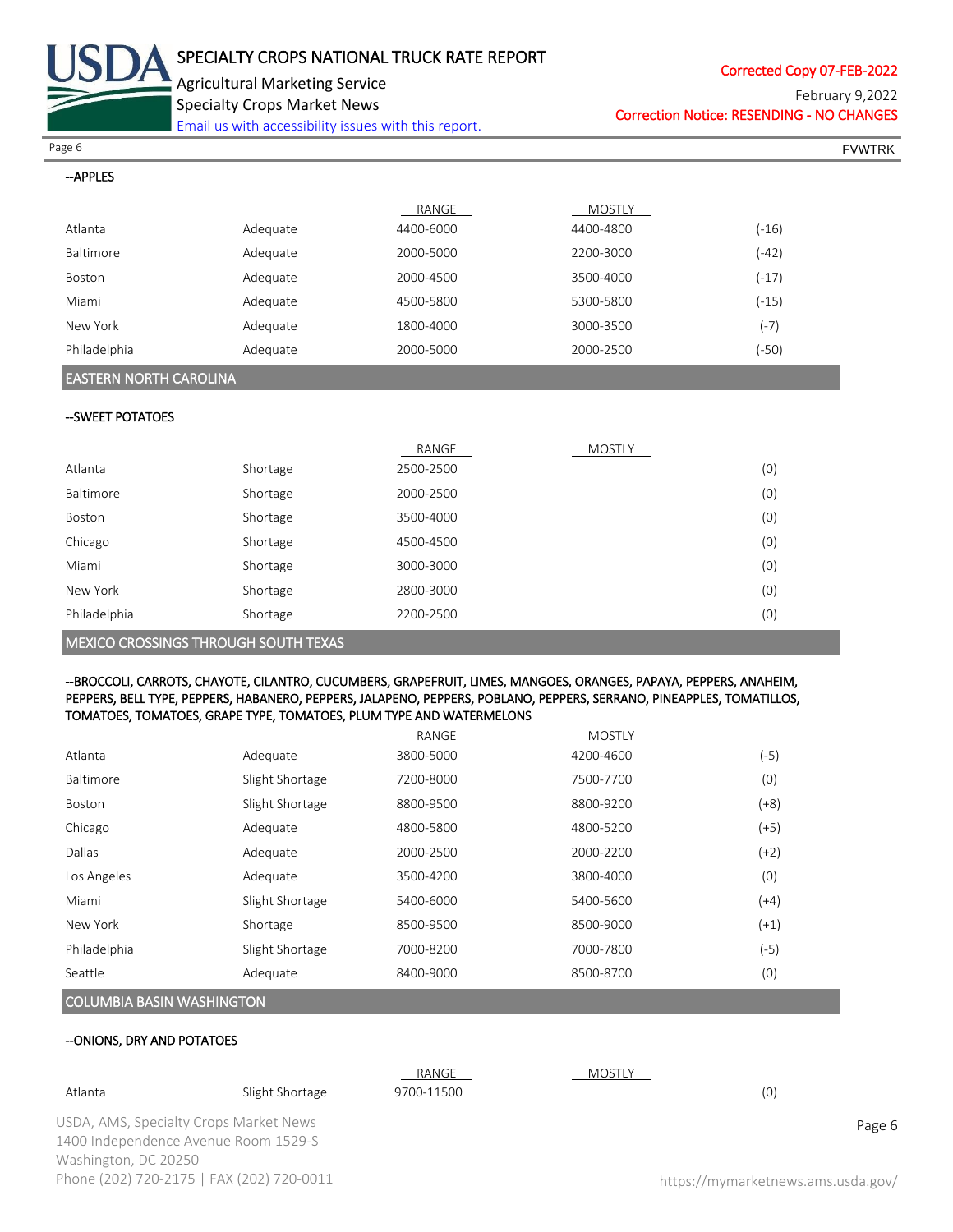

Corrected Copy 07-FEB-2022

February 9,2022

Specialty Crops Market News [Email us with accessibility issues with this report.](mailto:mars@ams.usda.gov?subject=508%20Inquiry/Report) Correction Notice: RESENDING - NO CHANGES

| Page 7      |                 |             | <b>FVWTRK</b> |
|-------------|-----------------|-------------|---------------|
| Dallas      | Slight Shortage | 9200-10800  | (0)           |
| Los Angeles | Slight Shortage | 4500-5000   | (0)           |
| Miami       | Slight Shortage | 10700-12500 | (0)           |
| New York    | Slight Shortage | 12000-14700 | (0)           |
|             |                 |             |               |

YAKIMA VALLEY AND WENATCHEE DISTRICT WASHINGTON

## --APPLES AND PEARS

|              |                 | RANGE       | <b>MOSTLY</b> |         |
|--------------|-----------------|-------------|---------------|---------|
| Atlanta      | Slight Shortage | 9500-10500  |               | $(-13)$ |
| Baltimore    | Slight Shortage | 9000-11500  | 10000-11500   | (-7)    |
| Boston       | Slight Shortage | 10000-12500 | 11000-12500   | (-4)    |
| Chicago      | Slight Shortage | 7000-8500   | 7000-8000     | $(-17)$ |
| Dallas       | Slight Shortage | 8000-9500   | 8000-9000     | (-6)    |
| Los Angeles  | Slight Shortage | 3200-4000   | 3400-4000     | $(-5)$  |
| Miami        | Slight Shortage | 10500-12500 | 11000-12000   | (-8)    |
| New York     | Slight Shortage | 9500-12000  | 10500-12000   | (-4)    |
| Philadelphia | Slight Shortage | 9000-11500  | 10000-11500   | (-9)    |
| Seattle      | Slight Shortage | 1000-1100   |               | (0)     |

CENTRAL WISCONSIN

### --ONIONS, DRY AND POTATOES

|              |                 | RANGE     | <b>MOSTLY</b> |     |
|--------------|-----------------|-----------|---------------|-----|
| Atlanta      | Slight Shortage | 4250-5400 | 4675-4800     | (0) |
| Baltimore    | Slight Shortage | 4250-4675 | 4500-4675     | (0) |
| Boston       | Slight Shortage | 4675-5200 |               | (0) |
| Chicago      | Slight Shortage | 1275-1700 | 1275-1300     | (0) |
| Miami        | Slight Shortage | 6500-6800 |               | (0) |
| New York     | Slight Shortage | 4675-5100 | 5000-5100     | (0) |
| Philadelphia | Slight Shortage | 4250-4675 | 4500-4675     | (0) |